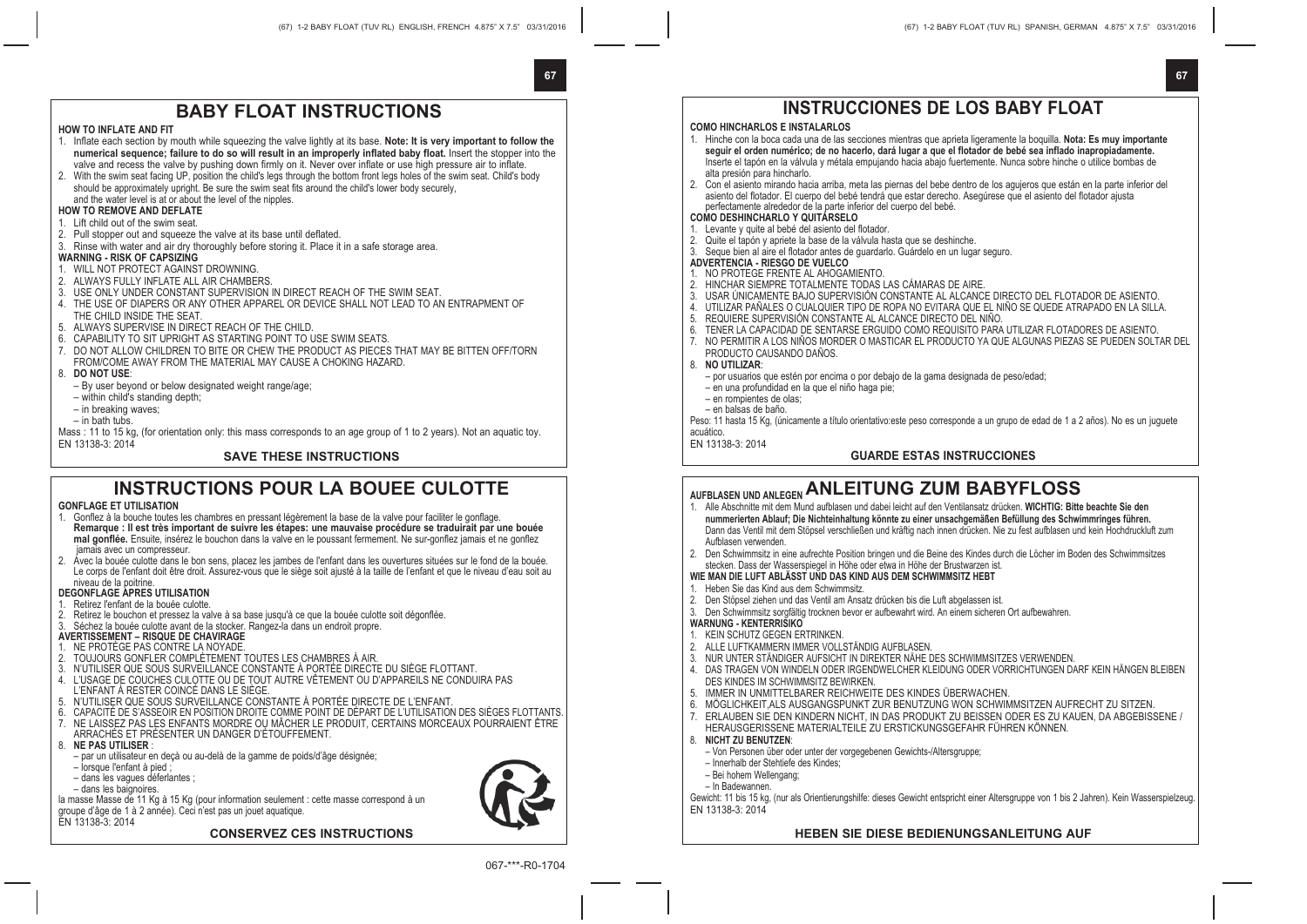# **67 67**

## **ISTRUZIONI PER SALVAGENTE CON MUTANDINA**

### **COME GONFIARE ED INDOSSARE**

- 1. Gonfiare con la bocca ciascuna sezione premendo leggermente la valvola alla base. **Note: E' molto importante seguire la sequenza numerica; in caso contrario il salvagente a mutandina non risulterà gonfiato in modo appropriato.** Inserire il tappo nella valvola e spingerla verso il basso. Non gonfiare mai oltre il limite e non usare mai compressori ad aria per il gonfiaggio.
- 2. Posizionare le gambe del bambino negli appositi fori presenti nella parte interna della mutandina che deve essere rivolta verso l'alto. Il corpo del bambino deve essere approssimativamente in posizione eretta. Assicurarsi che la mutandina sia ben posizionata rispetto alla parte inferiore del corpo del bambino.

- **COME SGONFIARE E RIMUOVERE** 1. Estrarre il bambino dal salvagente con mutandina.
- 2. Estrarre il tappino e premere la valvola alla base fino al completo gonfiaggio.
- 3. Lasciare che il salvagente si asciughi prima di ritirarlo. Conservarlo in un luogo sicuro.

### **AVVERTENZA - RISCHI DI CAPOVOLGIMENTO**

- 
- 1. NON PROTEGGE DALL'ANNEGAMENTO.<br>2. ASSICURARSI CHE TUTTE I E PARTI VENGANO GONFIATE IN MODO CORRETTO.
- 
- 2. ASSICURARSI CHE IUTTE LE PARTIT VENGANO GUNPIATE IN MUDU CURRETTU.<br>3. USARE SOLO SOTTO COSTANTE SUPERVISIONE DI UN ADULTO.<br>4. PANNOLINI O ALTRI CAPI DI VESTIARIO NON PERMETTERANNO CHE IL BAMBINO RIMANGA INCASTRATO
- 5. SI CONSIGLIA L'UTILIZZO SOTTO LA SUPERVISIONE DI UN ADULTO.
- 6. IL PRODOTTO PUÒ ESSERE UTILIZZATO SOLO PER BAMBINI CHE HANNO GIÀ IMPARATO A CAMMINARE.
- 7. NON CONSENTIRE AI BAMBINI DI MORDERE O MASTICARE IL PRODOTTO IN QUANTO LE PICCOLE PARTI CHE POSSONO ESSERE MORSE/
- STRAPPATE/DISTACCATE DAL MATERIALE POTREBBERO ESSERE INGERITE O INALATE PROVOCANDO IL SOFFOCAMENTO.

### 8. **NON USARE:**

- Quando non si raggiunge o si supera il limite consigliato peso/età; Dove il bambino tocca con i piedi;
- 
- In presenza di onde;
- In vasche da bagno.

Peso : da 11 a 15 kg (per avere un'indicazione: questo peso corrisponde a un gruppo di età da 1 a 2 anni). Non è un gioco acquatico.

EN 13138-3: 2014

### **CONSERVARE QUESTE ISTRUZIONI**

## **AANWIJZINGEN VOOR DE BABY FLOAT**

### **HET OPBLAZEN EN HET GEBRUIK**

- 1. Blaas elke kamer met de mond op, terwijl u licht in de onderkant van het ventiel knijpt. **Opmerking: Het is erg belangrijk om de aangegeven volgorde te volgen; wanneer dit niet gedaan wordt zal dit resulteren in een verkeerd opgeblazen baby float**. Steek de stop in het ventiel en duw dan het gehele ventiel naar binnen. Nooit te hard opblazen en nooit een hogedruk pomp gebruiken.
- 2. Zet het kind nu, met de beentjes door de been-openingen, in het zwemzitje en zorg dat het kind met het lichaam zoveel mogelijk rechtop zit. Overtuig u ervan, dat het zwemzitje goed aansluit om het onderlichaam van het kind. **LATEN LEEGLOPEN EN OPBERGEN**

### 1. Til het kind uit het zwemzitje omhoog.

- 
- 2. Duw het ventiel omhoog uit het artikel, trek het stopje eruit en knijp in de onderkant van het ventiel, totdat alle lucht is weggelopen.
- 3. Laat het zwemzitje heel goed (in de wind) drogen en berg het daarna op een veilige plaats op.
- **WAARSCHUWING GEVAAR VOOR OMSLAAN** 1. BIEDT GEEN BESCHERMING/BEVEILIGING TEGEN VERDRINKING.
- 2. BLAAS ALLE LUCHTKAMERS GEHEEL OP.
- 
- 3. GEBRUIK ENKEL ONDER CONSTANT TOEZICHT EN BINNEN HANDBEREIK VAN EEN VOLWASSENE. 4. GEBRUIK VAN LUIERS OF ENIGE ANDERE KLEDING OF APPARAAT ZAL NIET LEIDEN TOT HET VASTZITTEN VAN
- HET KIND IN HET ZITJE
- 5. ZORG TE ALLEN TIJDE VOOR OUDERLIJK TOEZICHT.
- 6. ZELFSTANDIG KUNNEN ZITTEN IS NOODZAKELIJK OM DIT PRODUCT VEILIG TE KUNNEN GEBRUIKEN.
- 7. STA KINDEREN NIET TOE OP HET PRODUCT TE KAUWEN OF TE BIJTEN, AFGEBETEN STUKJES MATERIAAL KUNNEN VERSTIKKINGSGEVAAR VEROORZAKEN.
- 8. **NIET GEBRUIKEN:**
	- Door een gebruiker welke onder of boven het geschatte lichaamsgewicht valt;
	- als het kind met z'n voetjes de grond of bodem kan raken;
- in de branding aan het strand;
- in de badkuip.
- Draagvermogen: 11 tot 15 kg. (ter vergelijk: dit gewicht correspondeert met een leeftijdsgroep van 1 tot 2 jaar). Geen waterspeelgoed.

EN 13138-3: 2014

### **BEWAAR DEZE AANWIJZINGEN**

# **COMO INFLAR E USA-LOINSTRUÇÕES PARA BABY BOTES**

- 1. Infle cada parte com a boca apertando a válvula com os dedos para abri-la. **Note: É muito importante seguir a ordem numérica; falhar em fazer isto resultará em um enchimento inadequado do baby bote.** Depois de inflado coloque a tampa e empurre a válvula para dentro. Nunca infle demasiadamente ou use compressor de alta pressão. 2. Com o Baby Bote de frente, coloque as pernas da criança nos buracos. O corpo da criança deverá ficar em posição
- correta. Verifique se a criança esteja seguramente ajusta no Baby Bote.

### **COMO DESINFLAR**

- Tire a crianca do Baby Bote. 2. Puxe a válvula para fora e aperte-a com os dedos até sair o ar.
- 
- 3. Antes de guardar o flutuador, retire todo o ar, seque e guarde-o em lugar seguro.
- **ATENÇAO RISCO DE VIRAR DE CABEÇA PARA BAIXO**
- 1. NÃO PROTEGE CONTRA AFOGAMENTO.
- 2. SEMPRE INFLE COMPLETAMENTE AS CAMARAS DE AR.<br>3. LISAR SOMENTE SOR A SUPERVISÃO DE UM ADULTO
- 3. USAR SOMENTE SOB A SUPERVISÃO DE UM ADULTO.
- 4. USO DE FRALDAS, OU QUALQUER OUTRO TRAJE OU DISPOSITIVO NÃO CONDUZIRÁ A CRIANÇA A NENHUM TIPO DE ARMADILHA DENTRO DO ASSENTO.
- 5. SEMPRE SUPERVISIONE E MANTENHA A CRIANÇA AO ALCANCE DA MÃO.
- 6. CAPACITAR PARA SENTAR-SE DE FORMA ERETA COMO PONTO DE PARTIDA PARA USAR OS ASSENTOS INFLÁVEIS.
- 7. NÃO DEIXAR AS CRIANÇAS MORDEREM OU MASTIGAR OS PRODUTOS COMO AS PEÇAS QUE PODEM SER MORDIDAS /
	- ARRANCADAS / E QUE PODEM PROVOCAR PERIGO DE ASFIXIA.
- 8. **NÃO USAR:**
	- Para usuário acima ou abaixo com variação/idade do peso designado;
	- Em profundidade acima da altura da criança;
	- Em ondas e corredeiras;
	- Em banheiras ou tobogãs.

Peso: 11 até 15 Kg (somente para orientação: esta medida corresponde à faixa etária de 1 até 2 anos). Não é brinquedo

aquático. EN 13138-3: 2014

### **GUARDE ESTAS INSTRUÇÕES PARA USO FUTURO**

### **INSTRUKTIONER FOR BADESTOL**

#### **OPPUSTNING OG KLARGØRING**

- 1. Oppust hver sektion med munden og tryk samtidig let forneden på ventilen. **Note: E' molto importante seguire la sequenza numerica; in caso contrario il salvagente a mutandina non risulterà gonfiato in modo appropriato.** Sæt proppen i ventil og tryk derefter ventilen ned så den kommer i niveau med badestolens overflade. Pust aldrig badestolen for hårdt op og anvend aldrig trykluft.
- 2. Vend stolen med sædet OPAD, og før barnets ben gennem de forreste huller i bunden af stolen. Barnets krop skal være nogenlunde oprejst. Sørg for at badestolen sidder godt rundt om barnets underkrop.
- **LUFTUDTØMNING OG NEDPAKNING**
- Løft barnet ud af badestolen.
- 2. Træk proppen ud og tryk forneden på ventilen, indtil luften er ude.
- 3. Lad badestolen tørre, inden den pakkes ned. Opbevares på et sikkert sted.

### **ADVARSEL - RISIKO FOR KÆNTRING**

- 1. KAN IKKE BESKYTTE MOD DRUKNING.
- 2. SØRG ALTID FOR AT ALLE KAMRE ER PUSTET HELT OP.
- 3. MÅ KUN BRUGES UNDER KONSTANT OPSYN OG INDENFOR RÆKKEVIDDE AF BABYSVØMMESTOLEN.
	-
- 4. BRUG AF BLE ELLER ANDET UDSTYR ELLER APPARAT LEDER IKKE TIL NOGEN INDFANGNING AF BARNET I STOLEN.
- 5. VÆR ALTID I NÆRHEDEN AF DIT BARN.
- 6. BARNET SKAL KUNNE SIDDE OP, FØR DET MÅ BRUGE SVØMMESÆDET.
- 7. UNDGÅ, AT BARNET BIDER I ELLER TYGGER PÅ PRODUKTET. DELE, DER BIDES AF/RIVES AF/ BORTKOMMER FRA MATERIALET, KAN FORÅRSAGE KVÆLNING.
- 8. **MÅ IKKE BRUGES:**
- Af børn over eller under den anbefalede vægt/ alder;
- på vanddybder hvor barnet kan bunde;
- hvor bølger bryder;
- i badekar.

Vægt: 11 til 15 kg (Til orientering: denne vægt svarer til aldersgruppen 1 til 2 år). Ikke vandlegetøj. EN 13138-3: 2014

### **GEM DENNE VEJLEDNING**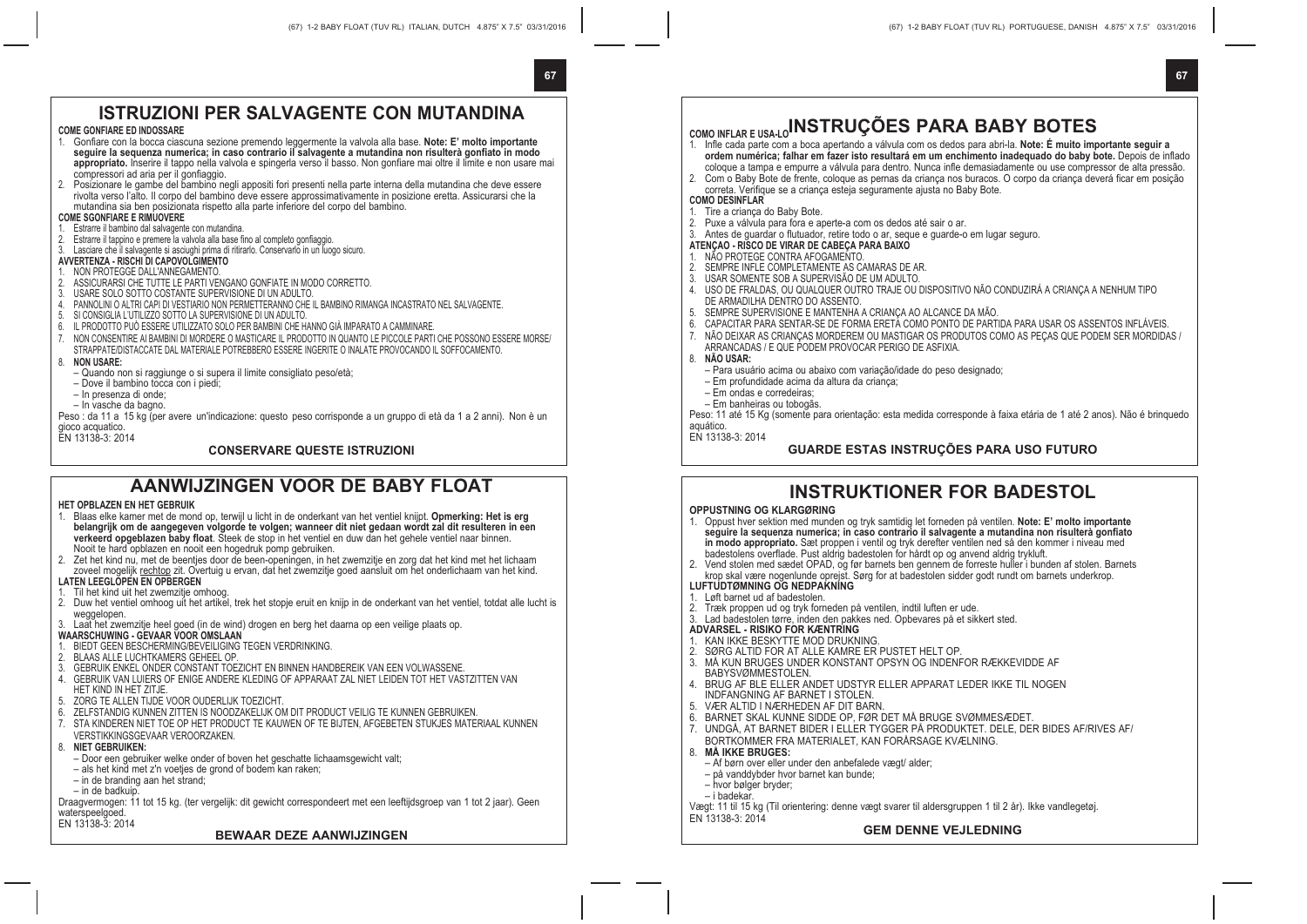### **67 67**

# **KOŁO DLA DZIECI NADMUCHIWANIE I ZAKŁADANIE**

- 1. Nadmuchaj ustami każdą komorę koła ściskając zawór u jego podstawy. **Uwaga: Bardzo ważne jest aby zachować numeryczną kolejność; jeżeli nie zostanie zachowana kolejność może to spowodować niewłaściwe napompowanie siedzeniaě.** Zamknij zawór zatyczką i wciśnij go we wgłębienie. Nie używaj urządzeń na sprężone powietrze. Nie napuszczaj za dużo powietrza, aby nie rozerwać komór.
- 2. Połóż koło siedzeniem ku górze i umieść nogi dziecka w otworach w przedniej, dolnej części koła. Ciało dziecka powinno przybrać mniej więcej pozycję pionową. Upewnij się, że siedzenie koła pasuje

## idealnie do ciała dziecka a poziom wody sięga dziecku do piersi. **ZDEJMOWANIE I WYPUSZCZANIE POWIETRZA**

- 1. Wyjmij dziecko z koła.
- 2. Wyciągnij zatyczkę i ściśnij zawór u jego podstawy do momentu wypuszczenia powietrza.
- 3. Opłucz koło wodą i wysusz wyrób przed przechowywaniem w suchym i bezpiecznym miejscu.

#### **OSTRZEŻENIA**

- 1. WYRÓB NIE CHRONI PRZED UTONIĘCIEM.
- 2. ZAWSZE NAPOMPUJ WSZYSTKIE KOMORY ARTYKUŁU.
- 3. DO UŻYTKU POD STAŁYM NADZOREM OSOBY DOROSŁEJ, KTÓRA MUSI POZOSTAWAĆ W BEZPOSREDNIEJ BLISKOŚCI PŁYWAJĄCEGO DZIECKA.
- 4. UŹYCIE PIELUCH, DODATKOWEGO STROJU LUB PRZYRZĄDÓW NIE PROWADZI DO UWIĘZIENIA DZIECKA W SIEDZENIU.
- 5. ZAWSZE PILNUJ ABY PRODUKT NIE BYŁ W ZASIĘGU DZIECKA.
- 6. ZDOLNOŚĆ DO SIEDZENIA PROSTO TO PODSTAWA PRZY UŻYCIU FOTELIKA.
- 7. NIE POZWALAJ DZIECIOM GRYŹĆ LUB RZUĆ PRODUKT PONIEWAŻ DROBNE ELEMENTY MOGĄ ODPAŚĆ OD/Z MATERIAŁU I SPOWODOWAĆ UDŁAWIENIE.

#### 8. **ISTNIEJE MOZLIWOŚĆ WYWRÓCENIA SIĘ WYROBU JEŚLI :**

- Dziecko jest poniżej lub powyżej swojej kategorii wiekowej bądź wagowej.
- Wyrób jest używany w miejscu, gdzie dziecko nie ma gruntu pod nogami.
- Koło jest używane przy dużych falach.
- Artykuł jest używany w wannach.

Waga: od 11 do 15 kg (dla orientacji : wspomniana waga odpowiada dzieciom w przedziale od 1 do 2 lat). Wyrób nie jest zabawką wodną. EN 13138-3: 2014

### **ZACHOWAJ NINIEJSZĄ INSTRUKCJĘ**

### **ИНСТРУКЦИЯ ПО ЭКСПЛУАТАЦИИ ДЕТСКИХ НАДУВНЫХ ИЗДЕЛИЙ**

### **КАК НАДУВАТЬ И ИСПОЛЬЗОВАТЬ**

- 1. Надувайте каждую секцию, одновременно немного сжимая клапан у его основания. **Примечание: Очень важно следовать нумерации при сборке. Несоблюдение нумерации может привести к неправильно надутому детскому жилету.** Затем закройте клапан пробкой и при помощи легкого надавливания поместите его внутри изделия. Никогда не используйте для надувания высокое воздушное давление; изделие не следует надувать до полного объема.
- 2. Ноги ребенка должны располагаться горизонтально отверстию надувного изделия. Тело ребенка должно находиться в вертикальном положении. Убедитесь, что изделие подходит ребенку по размерам. **ПОРЯДОК СБОРКИ И ХРАНЕНИЯ**
- 
- 1. Снимите ребенка.
- 2. Освободите клапан от пробки и при помощи легкого сжатия у его основания сдуйте изделие.
- 3. Перед тем, как убрать надувное изделие в безопасное для хранения место, необходимо основательно его просушить.

### **ВНИМАНИЕ – РИСКОВАННЫЕ СИТУАЦИИ**

- 1. НЕ ЯВЛЯЕТСЯ СРЕДСТВОМ СТРАХОВАНИЯ ОТ НЕСЧАСТНОГО СЛУЧАЯ.
- 2. Веобходимо полностью надувать каждый отсек изделия.
- 3. Использовать только при постоянном наблюдении в непосредственной близости от плавающего сиденья.
- 4. Использование подгузников, одежды либо иных приспособлений не должно привести к застреванию ребенка внутри сиденья.
- 5. ВСЕГДА ДЕРЖИТЕ ДЕТЕЙ ПОД ПРИСМОТРОМ.
- 6. РЕБЁНОК ДОЛЖЕН УМЕТЬ СИДЕТЬ ПРЯМО, ЧТОБЫ ПОЛЬЗОВАТЬСЯ ПЛАВАТЕЛЬНЫМ КРЕСЛОМ.
- 7. НЕ ПОЗВОЛЯЙТЕ ДЕТЯМ КУСАТЬ ИЛИ ЖЕВАТЬ ИЗДЕЛИЕ, Т.К. МАЛЕНЬКИЕ ЧАСТИЦЫ МАТЕРИАЛА МОГУТ ВЫЗВАТЬ УДУШЕНИЕ.
- 8. **НЕ ИСПОЛЬЗОВАТЬ:**
- Если вес∕возраст пользователя не соответствует указанным параметрам;
- на глубине, превышающей рост ребенка;
- при высоких волнах;
- в ванных комнатах.

Вес: от 11 до 15 кг., ( для детей в возрасте от 1 до 2 лет). Не является водной игрушкой.

EN 13138-3: 2014

**СОХРАНИТЕ ДАННУЮ ИНСТРУКЦИЮ**



The Customs union Commission has approved by its Decision of 15.07.2011 No.711 Graphic representation of the single mark and "Regulation on the single mark for products circulation in the market of the Customs union member-states and its usage".

**ベビーフロート使用説明書 ふくらまし方法と装着方法** 1. ふくらます際は、バルブ(空気弁)を軽く2本の指で押さえつけ、口をつけてふくらましてください。注意:番号順に空気 を入れないと、本体の空気の入れ具合がまばらになりますので注意してください。ふくらまし終了後、栓をしっかりとバルブ (空気弁)にしっかり押しつけて閉めてください。空気の入れ過ぎ、高圧コンプレッサー等で空気を入れないでください。 2. お子様を本製品に座らせる際は、スイムシートと向かい合った状態で、お子様の足をスイムシートの穴を通して座らせてくださ い。お子様の上半身がまっすぐな状態にしてください。お子様の下半身がスイムシートに安全に座っているか、水位が胸のレ ベ ルにあるか確認してください。 **取外し方法と空気の抜き方** 1. お子様を抱きかかえるようにゆっくりと、スイムシートから取外してください。 2. 栓を外して、空気が抜けるまでバルブ(空気弁)から空気を抜いてください。 3. 保管する前にきれいな水で洗い流し、自然乾燥してください。安全な場所に保管してください。 **注意 - 転覆の危険** 1. 本製品は溺れるのを防止するものではありません。 2. 全ての空気室を空気で満たした状態にしてください。 3. 常に大人の方の監視の下、大人の方がスイムシートの手の届く範囲で使用してください。 4. 本製品はお子様を座らせて遊びますので、オムツや衣服の着用で、直ぐに抜け出せない場合がありますので注意してください。 5. 常に大人の方が直接お子様の手の届く場所でご使用下さい。 6. お子様をご使用させるには、スイムシートに背筋を伸ばして座る力がなければいけません。 7. 噛み切られたり・裂けたり・取れてしまった部品片は誤飲事故になるかもしれないので、お子様が製品に噛みついたりしないよ うに注意してください。 8. **使用禁止事項** - 表示されています指定年齢、体重以上又はそれ以下での使用はしないでください。 - お子様の足を立てる深さでのみ使用してください。 - 波打ち際で使用しないでください。 - お風呂内で使用しないでください。 対象体重: 11-15kg (入門用: 対象年齢 1-2 歳) 水上 [ 水中 ] 玩具ではありません。

EN 13138-3: 2014

### **説明書は大切に保管してください**

### 婴儿座使用说明

- 怎样充气及使用
- 1. 当用口将婴儿座每部分充气时, 应同时用手轻捏风嘴底部。注意: 严格按照标注在产品上的充气顺序 进行充气是十分重要的,否则,将导致婴儿座充气不饱满,影响使用。充气后将风嘴盖好,并将风嘴
- 按下。切勿过量充气或使用高压打气筒。
- 2. 婴儿座朝上, 将婴儿腿部放进洞内, 婴儿身体应为直立的。确定婴儿座已安全地套在婴儿身体的下半部。
- 怎样排气及脱除
- 1. 将婴儿从婴儿座拘起。
- 2. 将风嘴盖拉起并轻捏风嘴底部直至排气完成。
- 3. 请彻底清洁并晾干产品后,存储在安全的地方。
- 安全警告-避免倾覆危险
- 1. 当遇溺时不能提供任何保护作用。
- 2. 将全部气室充饱。
- 3. 请放置在监护人可触及的范围内安全使用。
- 4. 如使用尿布、外套或其他装置, 请避免将婴儿缠绕在座位里。
- 5. 请在可以直接触及到婴儿的范围内进行监护
- 6. 在使用婴儿座前, 请确保婴儿已学会端坐, 不要斜靠在婴儿座上
- 7. 禁止婴儿啃咬该产品以避免碎片因咬扯,撕裂从产品材料中脱落而引起的哽咽危险。
- 8. 严禁在下列情况下使用:
- -低于或超过产品规定的年龄和体重的使用者。
- -水面低于婴儿站立的高度。
- -于浪击时。
- -于浴盆。
- 载重量: 11 至 15 公斤。 (参考年龄: 话合干 1 至 2 岁的婴儿) 非水上玩具。

EN 13138-3: 2014

保存此说明书